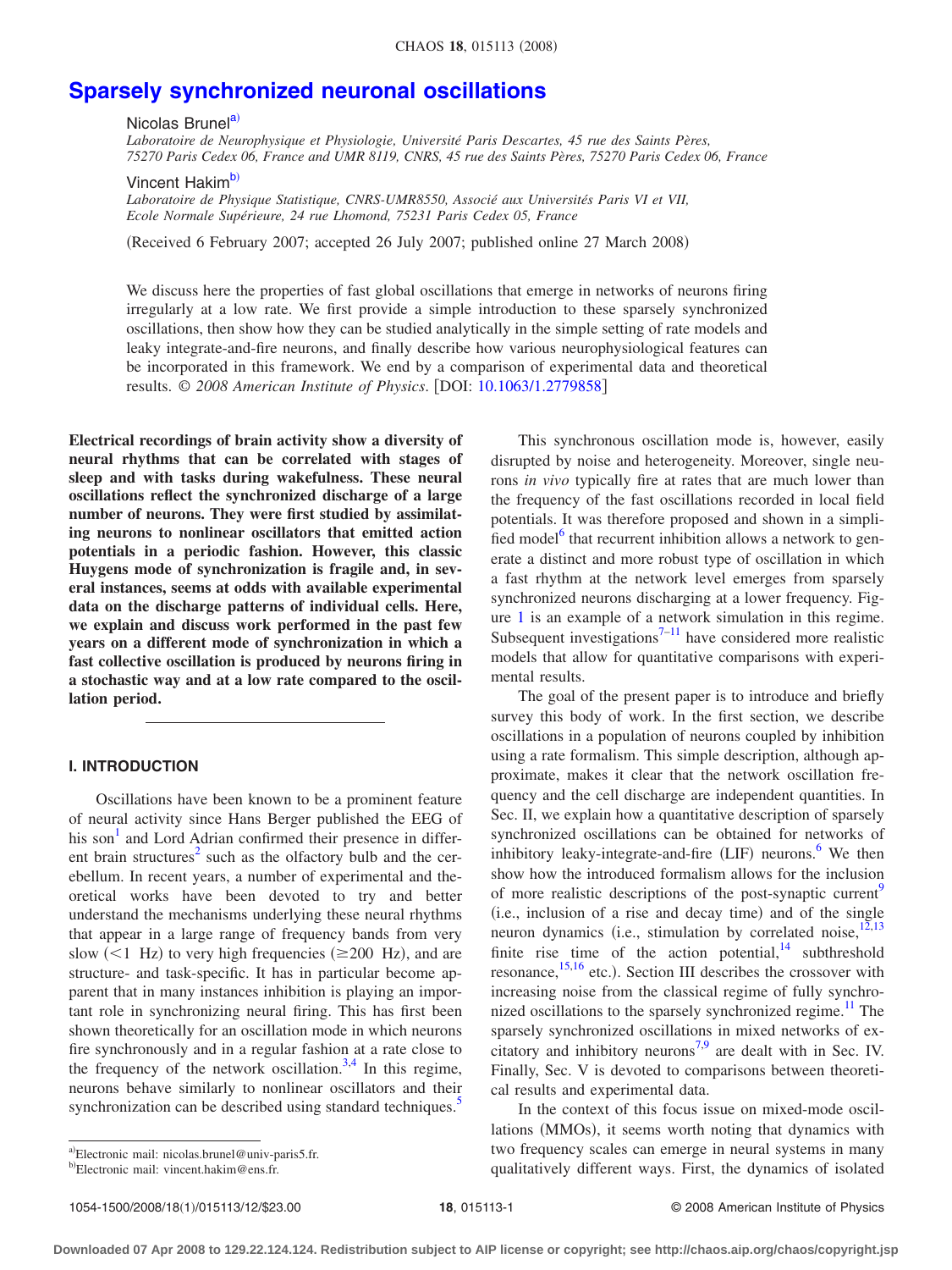<span id="page-1-0"></span>

FIG. 1. Oscillations with sparsely firing neurons in a fully connected network of 1000 leaky integrate-and-fire neurons receiving independent white noise sources. The top panel shows a raster of 10 neurons, while the bottom panel shows the network instantaneous firing rate (computed in 1 ms bins). The network oscillates at about 90 Hz, while single cells fire at about 30 Hz, as predicted by the theory—at such frequencies, the neuronal phase lag is close to its high-frequency limit of 45 degrees, while the synaptic phase lag computed from Eq. ([32](#page-5-0)) gives 135 degrees (synaptic time constants: 1 ms latency, 1 ms rise time, 6 ms decay time).

single cells can show two frequencies, the cell spiking rate and one additional frequency coming from intrinsic subthreshold membrane characteristics. The latter can give rise to a subthreshold oscillation<sup>17,[18](#page-10-15)</sup> or simply a resonance in the subthreshold dynamics.<sup>15</sup> Second, the network dynamics itself can create a frequency that is different from the cells spiking rate, as e.g., in fast 200 Hz oscillations seen in the local field potential in the hippocampus, while single cells spike at much lower rates  $(8-30 \text{ Hz})$ .<sup>[19](#page-10-16)</sup> This is the phenomenon on which we concentrate in this short survey. A third possibility that we do not consider here is the coexistence in the global network dynamics itself of two frequencies, a case in point being the mixed theta-gamma oscillations in the hippocampus. $\frac{2}{3}$ 

In the scenario on which we focus here, the voltage dynamics of a single neuron presents two well-separated frequency scales, a fast subthreshold frequency imposed by the collective network oscillation, together with the much lower firing frequency of the neuron. As will be discussed later, the firing process itself can be strongly irregular, as in the ex-ample of Fig. [1,](#page-1-0) or almost periodic for small noise levels [see Fig.  $6(b)$  $6(b)$ ], the case that most resembles standard MMOs.

### **II. OSCILLATIONS IN RATE MODELS**

A classic approach to characterize the dynamics of a large neural network consists in writing a dynamical equation for its instantaneous discharge rate<sup>21</sup> (i.e., the total number of spikes emitted in a small time bin). Such models are sometimes referred to as "rate models" or "neural field models." We start by following this heuristic procedure to investigate the occurrence of oscillations in a network of neurons coupled by inhibition. This has the merit of simplicity and provides useful qualitative insights that can be put on firmer grounds by more complicated computations, as described in the following sections. Here, the discharge rate  $r(t)$  of the network is assumed to obey the following equation:

<span id="page-1-1"></span>
$$
\frac{dr}{dt} = -r + \Phi[I_{\text{ext}} - Jr(t - D)],\tag{1}
$$

where  $\Phi(I)$  is the mean discharge rate of a cell in the network when it receives the current *I*. In the neuroscience literature, the function  $\Phi(I)$ , which gives the neuron discharge frequency for a given applied current *I*, is commonly called the neuron f-I curve. In Eq.  $(1)$  $(1)$  $(1)$  the mean inhibitory synaptic current entering neurons in the network at time  $t$ ,  $Jr(t-D)$ , is simply supposed to be proportional, with a weight *J*, to the network activity at time *t*−*D*, where the delay *D* accounts in an effective way for the latency and the finite kinetics of the synaptic currents (see Sec. III B for a more detailed description). In a steady situation, the mean firing rate  $r_0$  is given by the fixed point of the dynamics,

<span id="page-1-2"></span>
$$
r_0 = \Phi(I_{\text{ext}} - Jr_0). \tag{2}
$$

One can then follow a standard procedure (see, e.g., Ref. [22](#page-10-19)) to examine the stability of this fixed point. We linearize Eq. ([1](#page-1-1)) and consider small departures  $r(t)$  from  $r_0$  in the form  $r(t) = r_0 + \text{Re}[\hat{r}_1 \exp(\lambda t)]$ , where Re denotes "real part." The linear stability spectrum is thus determined by the eigenvalues  $\lambda$  that obey

$$
\tau \lambda = -1 - K \exp(-\lambda D),\tag{3}
$$

where we have introduced the dimensionless parameter *K*, which depends both on the total synaptic weight and on the slope of the f-I curve at the fixed point,  $K = J\Phi'(I_{ext}-Jr_0)$ . For small values of *K*, all eigenvalues have negative real parts and the network activity is time-independent. When *K* is increased, a pair of complex eigenvalues,  $\lambda = \pm i \omega_c$ , crosses the imaginary axis at a critical value  $K = K_c$  signaling the onset of an oscillatory instability (i.e., a Hopf bifurcation). For  $K > K_c$ , the network activity follows a limit cycle and oscillates periodically. The critical  $K_c$  and the oscillation frequency at threshold are determined by Eq.  $(3)$  $(3)$  $(3)$ ,

$$
1 + K_c \exp(-i\omega_c D) = -i\tau\omega_c.
$$
 (4)

Separating real and imaginary parts gives

$$
tan(\omega_c D) = -\tau \omega_c,\tag{5}
$$

$$
K_c = -\frac{1}{\cos(\omega_c D)}.\tag{6}
$$

As the dimensionless ratio  $\tau/D$  goes from 0 to + $\infty$ , the oscillation threshold goes from 1 to  $K_c \sim (\pi/2)\tau/D$  and the oscillation frequency goes from  $\omega_c D = \pi$  to  $\omega_c D = \pi/2$  (see Fig. [2](#page-2-0)).

This simple model thus predicts that the oscillation frequency is of the order of the inverse of the delay in the synaptic transmission. This can be simply understood since an increase in the network activity at time *t* results in an inhibitory input after the delay *D* and therefore a decrease in network activity at time *t*+*D*. This decrease itself provokes a lower inhibitory input after a second delay *D* and thus again a higher network activity at time *t*+ 2*D*. In this oscillatory regime, the dynamics at the single neuron level is modulated both at the neuron discharge frequency and at the collective oscillation frequency.

**Downloaded 07 Apr 2008 to 129.22.124.124. Redistribution subject to AIP license or copyright; see http://chaos.aip.org/chaos/copyright.jsp**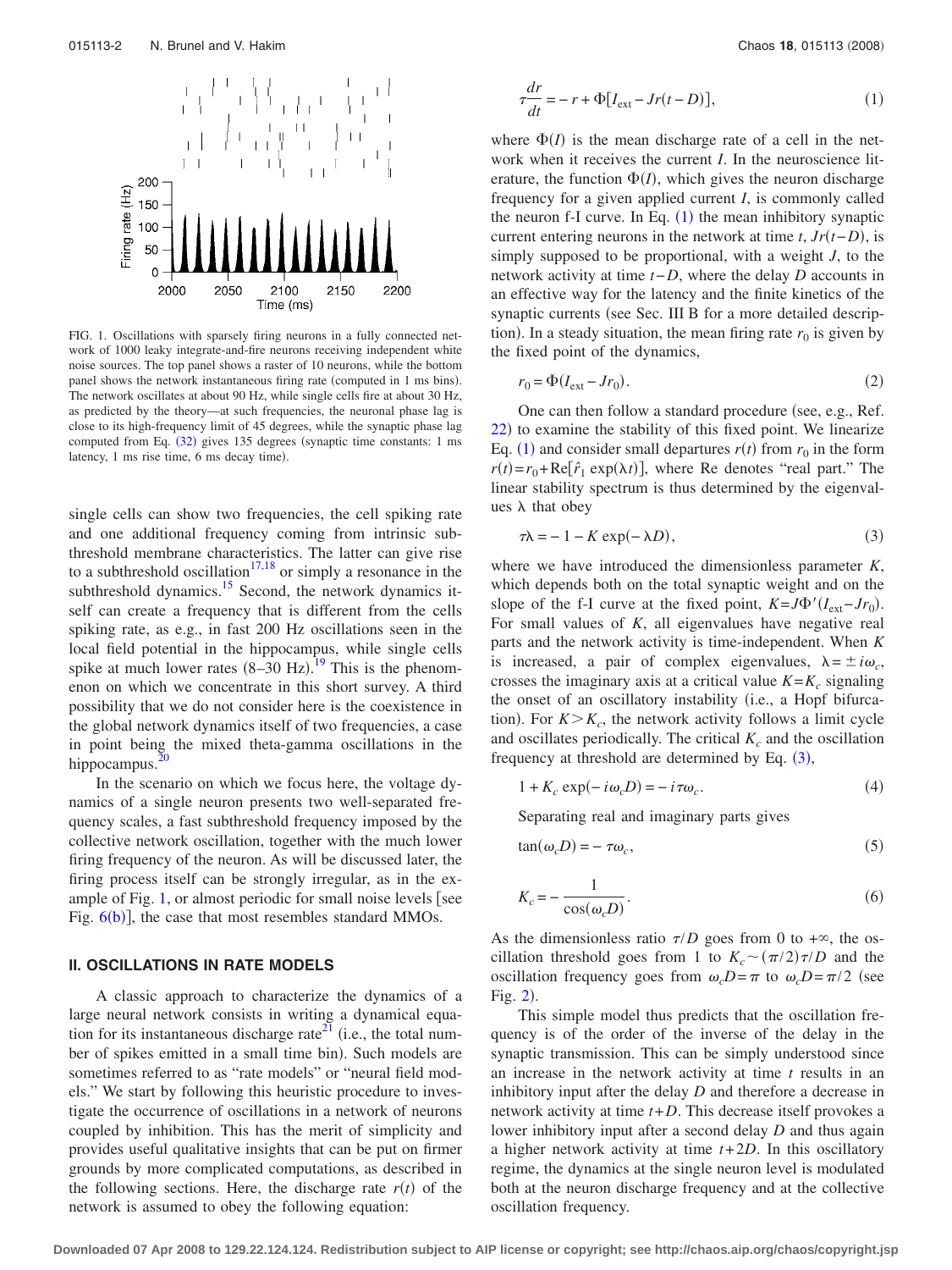<span id="page-2-0"></span>

FIG. 2. (Color online) Oscillations in the rate model of Eq. ([1](#page-1-1)). (a) Critical threshold  $K_c$  for oscillations. (b) Oscillation frequency  $\omega_c$  at threshold. (c) Direct simulations of Eq. ([1](#page-1-1)) with the f-I curve  $\Phi(I) = 1 + \tanh(I)$ ,  $\tau$ = 10 ms, and *D*=2 ms; for  $\tau/D = 5$ , the linear threshold and frequency at threshold are  $K_c \approx 8.5$  and  $\omega_c D = 1.69$ . For the two simulations shown, the rate at the fixed point  $r_0$ = 1.76 and the total current  $I_{ext}$ −*Jr*<sub>0</sub>=1 are identical. For  $K = 8.4$  (dashed line), the rate  $r$  relaxes toward the stable fixed point with damped oscillations. For  $K=8.8$  (full line),  $r$  shows sustained oscillations with a period of 7.3 ms or  $\omega D = 1.73$ .

Interestingly, the rate-model prediction relating the collective oscillation frequency to the characteristic of synaptic transmission holds in more realistic models. The rate model, however, does not allow for a quantitatively precise investigation of the effects of synaptic and neuronal dynamics on the properties of the oscillations. Hence, we now move to more realistic networks of spiking neurons.

# **III. FAST OSCILLATIONS IN NETWORKS OF SPIKING NEURONS**

#### **A. General formalism**

The rate-model analysis described in Sec. II is a simple example of a self-consistent calculation of the model linear spectrum. More generally, the firing state can be written, similarly to the above calculation, as the steady firing rate  $r_0$ plus a time-dependent small perturbation,

<span id="page-2-2"></span>
$$
r(t) = r_0 + \text{Re}[\hat{r}_1(\omega) \exp(i\omega t)].
$$
\n(7)

Although  $\omega$  could be taken as a complex number (with  $\omega$ )  $=-i\lambda$  in the above calculation), for simplicity we will only consider real frequencies since this is sufficient to determine the oscillation threshold. Then, on the one hand, synaptic dynamics gives the recurrent network synaptic current as

<span id="page-2-1"></span>
$$
I(t) = I_0 + \text{Re}[\hat{I}_1(\omega) \exp(i\omega t)] \tag{8}
$$

<span id="page-2-3"></span>with

$$
\hat{I}_1(\omega) = -JS(\omega)\hat{r}_1(\omega),\tag{9}
$$

where the minus sign is due to the inhibitory nature of synapses, *J* measures the synaptic strength as precisely defined below [Eq.  $(17)$  $(17)$  $(17)$ ], and *S*( $\omega$ ) describes how synapses filter oscillatory presynaptic firing rates.

On the other hand, given a modulated injected current of the form  $(8)$  $(8)$  $(8)$ , the neuron emits action potentials at the timedependent rate (which depends on its intrinsic characteristics) of the form of Eq.  $(7)$  $(7)$  $(7)$  with

<span id="page-2-4"></span>
$$
\hat{r}_1(\omega) = R(\omega)\hat{I}_1(\omega). \tag{10}
$$

The consistency of Eqs.  $(9)$  $(9)$  $(9)$  and  $(10)$  $(10)$  $(10)$  provides the characteristic equation at threshold (since we restrict ourselves to real frequencies),

<span id="page-2-5"></span>
$$
-JR(\omega)S(\omega) = 1.
$$
\n(11)

Similarly, the modulus and phase of Eq.  $(11)$  $(11)$  $(11)$  provide two conditions that determine the linear threshold for the appearance of network oscillations and their frequency at threshold from the spike rate response  $R(\omega)$  and the synaptic function  $S(\omega)$ . The phase of Eq. ([11](#page-2-5)) shows in particular how the oscillation frequency is linked to the phase  $\Phi_s(\omega)$  of the synaptic function  $S(\omega)$  and to the phase  $\Phi_R(\omega)$  of the spike response function,

<span id="page-2-6"></span>
$$
\Phi_S(\omega) + \Phi_R(\omega) \equiv \pi \text{ mod}[2\pi]. \tag{12}
$$

Note that the oscillation frequency depends on the strength of the synaptic current only indirectly through its influence on the phase  $\Phi_R(\omega)$  of the spike rate response.

We limit ourselves here to discuss the case in which the number of synapses on each neuron is sufficiently large so that the fluctuations in the mean synaptic current can be neglected. This is the case, for instance, of globally coupled networks in the limit of a large number of neurons, when individual couplings scale as 1/*N*, where *N* is the size of the network. In sparsely coupled networks, when the size of individual couplings is  $\gg 1/N$ , the fluctuations in the synaptic current cannot be neglected and their amplitude is modulated at the network oscillation frequency. In some cases, their effect can be included along lines similar to the present discussion by introducing still another function, the spike rate response to a modulated current variance (see, e.g., Refs. [6](#page-10-5) and  $23$ ).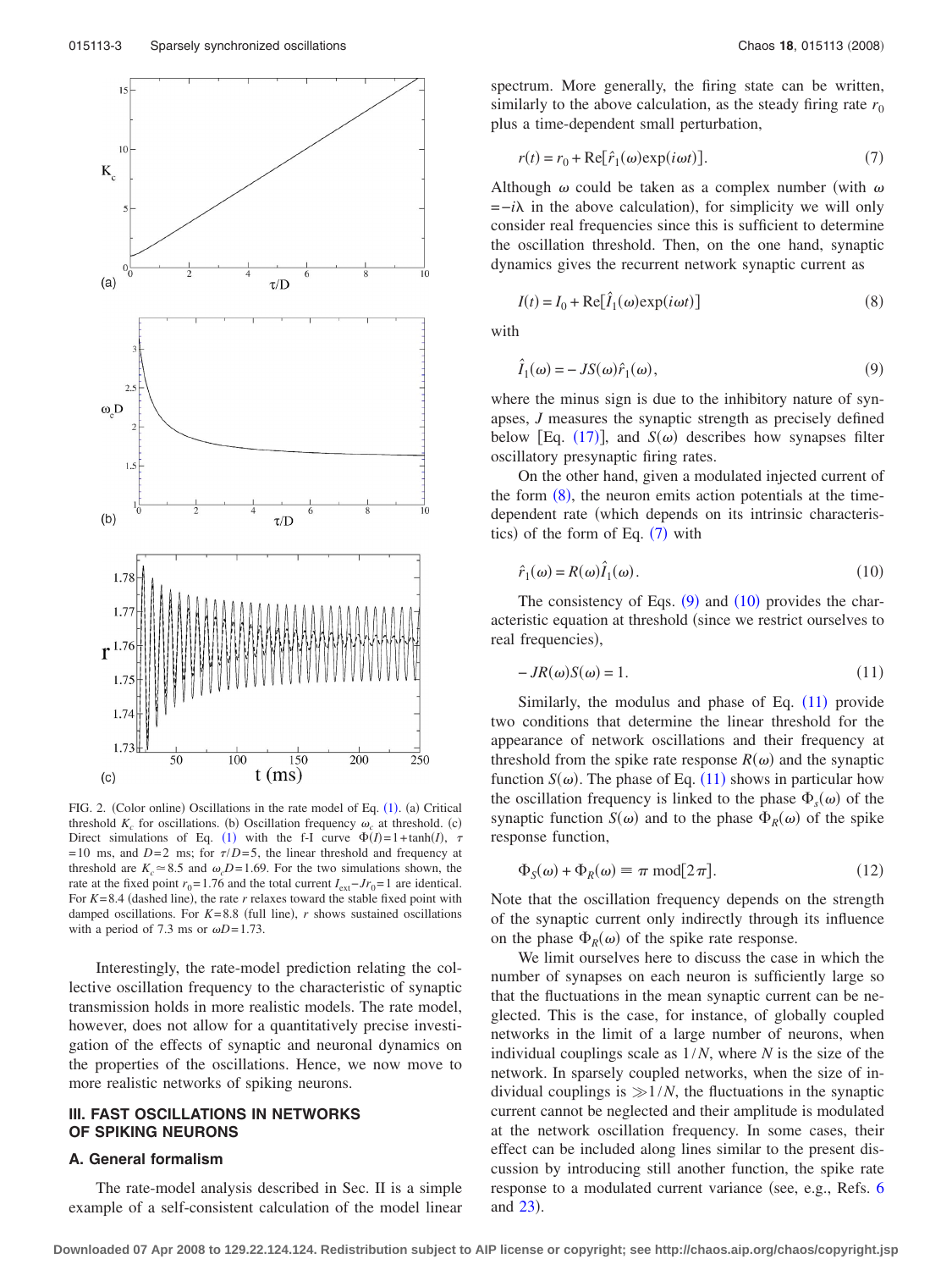The first simplification in the rate-model description was to take the synaptic current as simply proportional to a delayed copy of the network activity,

<span id="page-3-2"></span>
$$
S_D(\omega) = \exp(-i\omega D). \tag{13}
$$

A second, conceptually more important, approximation was to obtain the firing rate response to an oscillating current from the derivative of the f-I curve as

<span id="page-3-4"></span>
$$
R_{rm}(\omega) = \frac{\Phi'(I_0)}{1 + i\omega\tau}.
$$
\n(14)

We discuss now how *S* and *R* are modified when more realistic synaptic and neuronal models are introduced.

# **B. A more realistic description of synaptic currents: Latency, rise, and decay times**

A common description of the synaptic current involves a rise time  $\tau_r$ , a decay time  $\tau_d$ , and a latency  $\tau_l$  (see, e.g., Refs. [9](#page-10-8) and [24](#page-10-21)). When the presynaptic neuron emits a spike at time  $t_s$ , the post-synaptic current (PSC) is increased by

<span id="page-3-1"></span>
$$
I_{\text{syn}}(t) = -\frac{J_s}{\tau_d - \tau_r} \left[ \exp\left(-\frac{t - (t_s + \tau_l)}{\tau_d}\right) \right]
$$

$$
- \exp\left(-\frac{t - (t_s + \tau_l)}{\tau_r}\right) \theta(t - t_s - \tau_l), \tag{15}
$$

where  $J_s$  > 0 is the strength of individual synaptic connections and the minus sign comes from our consideration of inhibitory synapses. The modulation of the mean synaptic current entering a cell receiving inputs from  $N_s$  synapses described by Eq.  $(15)$  $(15)$  $(15)$  follows that of the mean network firing rate  $r(t)$  for weak modulations. With the notations of Eqs.  $(7)$  $(7)$  $(7)$ and  $(8)$  $(8)$  $(8)$ , one obtains

$$
I = I_0 + [\hat{I}_1 \exp(i\omega t) + \text{c.c.}]
$$

with

<span id="page-3-7"></span>
$$
I_0 = I_{\text{ext}} - N_s J_s r_0,
$$
  
\n
$$
\hat{I}_1 = -N_s J_s \hat{r}_1 \frac{\exp(-i\omega \tau_l)}{(1 + i\omega \tau_r)(1 + i\omega \tau_d)}.
$$
\n(16)

We define  $N_s J_s$  as the total synaptic strength *J*,

<span id="page-3-0"></span>
$$
J = N_s J_s. \tag{17}
$$

Hence, the modulated current is related to the network rate modulation by

<span id="page-3-3"></span>
$$
S(\omega) = \frac{\exp(-i\omega\tau_l)}{(1 + i\omega\tau_r)(1 + i\omega\tau_d)},
$$
\n(18)

which can be compared to the synaptic response  $\left[Eq. (13)\right]$  $\left[Eq. (13)\right]$  $\left[Eq. (13)\right]$  of the simplest rate model of Sec. II. The inhibitory synaptic current lags behind the firing rate with a phase  $\pi + \Phi_S(\omega)$ with, from Eq.  $(18)$  $(18)$  $(18)$ ,

$$
\Phi_S(\omega) = -\omega \tau_l - \arctan(\omega \tau_r) - \arctan(\omega \tau_d). \tag{19}
$$

<span id="page-3-5"></span>

FIG. 3. Sketch of the spike response rate  $R(\omega)$ . A small oscillatory current is added on top of inputs that elicit firing at a steady rate  $r_0$ . This results in a modulation of the instantaneous network firing rate that is linearly proportional to the amplitude of the oscillatory current and that depends on its frequency  $f = \omega/2\pi$ .

#### **C. Spike rate response**

In the rate-model description, the response of a neuron to an oscillating current was directly related to the derivative of its f-I curve  $[Eq. (14)]$  $[Eq. (14)]$  $[Eq. (14)]$ . This relationship actually holds for any model neuron for a sufficiently low drive frequency when the firing rate has enough time to relax to the oscillatory drive,

<span id="page-3-8"></span>
$$
\lim_{\omega \to 0} R(\omega) = \Phi'(I_0). \tag{20}
$$

However, for arbitrary frequencies  $\omega$  the spike rate response  $R(\omega)$  is in general independent of the steady-state f-I curve. This function  $R(\omega)$  measures the mean instantaneous firing rate modulation of a neuron submitted to an oscillatory drive. This is schematically depicted in Fig. [3:](#page-3-5) identical independent neurons under steady and, in general, noisy conditions are given an identical small oscillatory drive. The spike rate response is a linear response function: as defined in Eq.  $(10)$  $(10)$  $(10)$ ,  $R(\omega)$  measures the small *modulation* of the instantaneous firing rate at the driving frequency [note that the change in the steady firing rate when the neuron is submitted to the oscillatory drive vanishes at the linear level and is not measured by  $R(\omega)$ ].

The importance of the spike rate response, and especially its phase, for the occurrence of network oscillations and their frequency, has motivated the computations of  $R(\omega)$ for different model neurons under several driving conditions.

## *1. Leaky-integrate-and-fire* "*LIF*… *neurons submitted to white noise* (WN)

The LIF neuron is one of the simplest models of a spik-ing neuron.<sup>25–[27](#page-10-23)</sup> Its dynamics is given by

<span id="page-3-6"></span>
$$
\tau \frac{dV}{dt} = -V + I(t),\tag{21}
$$

where *V* represents the departure of the membrane potential from the resting potential and  $I(t)$  is the injected current. In

**Downloaded 07 Apr 2008 to 129.22.124.124. Redistribution subject to AIP license or copyright; see http://chaos.aip.org/chaos/copyright.jsp**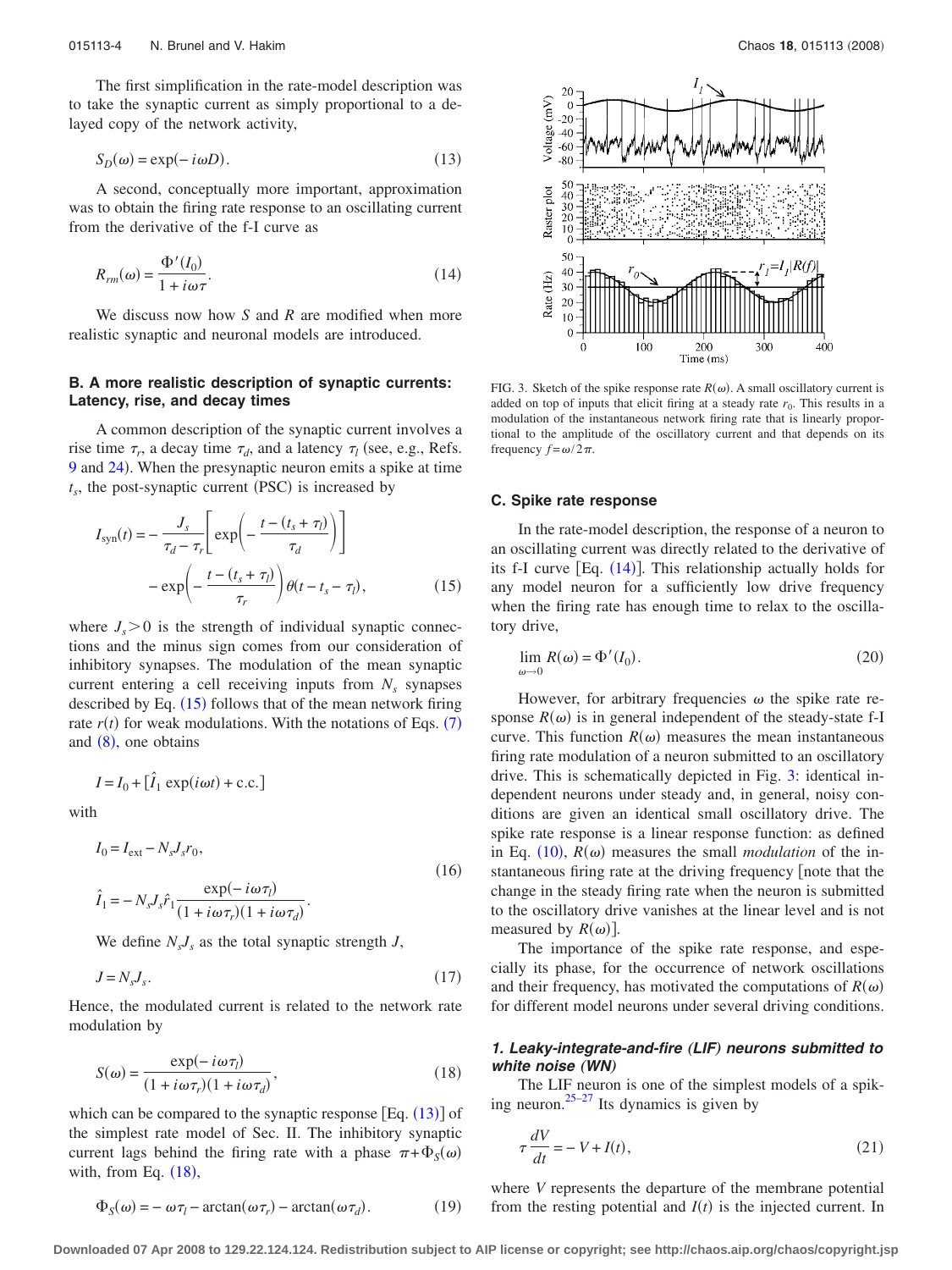order to model spike emission, threshold and reset potentials are added to this linear description of a membrane with passive resistance and capacity. When *V* reaches a threshold potential  $V_T$ , a spike is emitted, and the potential is reset to  $V_R$  after a refractory period  $\tau_{\text{rp}}$ . The spike rate response  $R(\omega)$ can be obtained analytically when  $I(t)$  is a sum of a constant current and a white noise term,

<span id="page-4-2"></span>
$$
I = I_0 + \sigma \sqrt{\tau} \eta(t),\tag{22}
$$

with  $\langle \eta(t) \eta(t') \rangle = \delta(t-t')$ . In this case, computing the spike rate response rate corresponds to evaluating the linear firing rate modulation resulting from an additional small oscillatory current  $[\hat{I}_1 \exp(i\omega t) + c.c.]$ . This can be done analytically using a Fokker-Planck equation to describe the distribution of subthreshold potentials of the ensemble of neurons.<sup>6</sup> The spike response rate is obtained as

<span id="page-4-0"></span>
$$
R_{\text{LIFWN}}(\omega) = \frac{r_0}{\sigma (1 + i\omega \tau)} \left( \frac{\frac{\partial U}{\partial y}(y_r, \omega \tau) - \frac{\partial U}{\partial y}(y_r, \omega \tau)}{U(y_r, \omega \tau) - U(y_r, \omega \tau)} \right),\tag{23}
$$

where the parameter  $y_t$  and  $y_r$  are related to the threshold and reset potential and *U* can be expressed as a linear combination of standard hypergeometric functions,<sup>28</sup>

$$
y_{t} = \frac{V_{T} - I_{0}}{\sigma}, \quad y_{r} = \frac{V_{R} - I_{0}}{\sigma},
$$
  
\n
$$
U(y, w) = \frac{e^{y^{2}}}{\Gamma[(1 + iw)/2]} M\left(\frac{1 - iw}{2}, \frac{1}{2}, -y^{2}\right)
$$
  
\n
$$
+ \frac{2ye^{y^{2}}}{\Gamma(iw/2)} M\left(1 - \frac{iw}{2}, \frac{3}{2}, -y^{2}\right).
$$
\n(24)

In particular, at high frequencies the spike rate modulation amplitude lags by 45 degrees behind the current drive and decreases like the inverse square root of the frequency,

<span id="page-4-1"></span>
$$
R_{\text{LIFWN}} \sim \frac{r_0}{\sigma} \sqrt{\frac{2}{\omega \tau}} \exp\left(-i\frac{\pi}{4}\right). \tag{25}
$$

# *2. Leaky-integrate-and-fire* "*LIF*… *neurons* submitted to correlated noise (CN)

Synapses filter noise. It is therefore interesting to know how the results  $(23)$  $(23)$  $(23)$  and  $(25)$  $(25)$  $(25)$  are modified when the noise is colored instead of being white. One can first introduce the synaptic current decay time since rise times are usually much faster. This amounts to replacing Eq.  $(22)$  $(22)$  $(22)$  by

$$
\tau_d \frac{dI}{dt} = -I + \sigma \sqrt{\tau} \eta(t),\tag{26}
$$

where  $\eta(t)$  is a white noise as before. In this case, the spike rate response is not known in exact form, but it can be obtained in perturbation in the limit where the synaptic decay time is short as compared to the membrane time constant  $\tau_d \ll \tau$ . In particular, the high-frequency limit of this firstorder term (in an expansion in  $\sqrt{\tau_d/\tau}$ ) is real and constant,  $\frac{12,13}{2}$  $\frac{12,13}{2}$  $\frac{12,13}{2}$ 

<span id="page-4-3"></span>
$$
R_{\text{LIFCN}}^{(1)} \sim 1.32 \frac{r_0}{\sigma} \sqrt{\frac{\tau_d}{\tau}}.\tag{27}
$$

Thus, in the presence of colored noise, the spike rate response neither vanishes nor lags behind the current drive at high frequency. This remains true for larger values of  $\sqrt{\tau_d}/\tau$ and numerical simulations have shown that there is a smooth crossover between Eq. ([27](#page-4-3)) and the other limit where  $\sqrt{\tau_d/\tau}$ is large and noise vanishes. $13$  Finally, the effect of a finite synaptic rise time can be well accounted for in a phenomenological way, by substituting in the zero rise time results  $\tau_d$ by  $\tau_d + \tau_r$  (as is suggested by computing the standard deviation of the fluctuating current).

# *3. Conductance-based models and nonlinear integrate-and-fire* (*NLIF*) *neurons*

A simplification of the integrate-and-fire model lies in its sharp threshold for spike emission that replaces the opening with depolarization of sodium voltage-gated channels in more realistic conductance-based descriptions (and in real neurons). Numerical simulations have been performed to assess the influence of the spike generation mechanism on the spike response rate. $^{14}$  The results were found to be wellaccounted for by replacing the sharp threshold of the LIF model by a smoother exponential nonlinearity. That is, taking instead of Eq.  $(21)$  $(21)$  $(21)$  the exponential-integrate-and-fire  $(EIF)$ model,

$$
\tau \frac{dV}{dt} = -V + \psi(V) + I(t),\tag{28}
$$

with

$$
\psi(V) = \Delta_T \exp\left(\frac{V - V_T}{\Delta_T}\right). \tag{29}
$$

The threshold is taken to be infinite since, for a suprathreshold input current  $(I>0)$ , the nonlinearity  $\psi(V)$  drives the potential to infinity in a finite time. After spike emission, the potential is reset to  $V_R$  as for the LIF. The spike response rate of the EIF model matches well that of the conductance-based Wang-Buzsáki model.<sup>4</sup> The smooth spike generation mechanism leads the spike rate response to decrease faster at high frequency than the LIF response function,

<span id="page-4-4"></span>
$$
R_{\rm EIF} \sim \frac{r_0}{\Delta_T \omega} \exp\left(-i\frac{\pi}{2}\right) \tag{30}
$$

Namely, the spike rate modulation decreases as  $1/\omega$  at high frequency and lags behind the current drive by 90 degrees for both white noise and correlated noise. For a small  $\Delta_T$ , the spike initiation is sharp and the asymptotic behavior  $(30)$  $(30)$  $(30)$  is only reached at very high frequencies. The LIF behaviors [Eq.  $(25)$  $(25)$  $(25)$  or Eq.  $(27)$  $(27)$  $(27)$ ] are then observed in an intermediate frequency range.

We note here that the spike rate response of the quadratic-integrate-and-fire neuron [that is, with  $\psi(V) \propto V^2$ ] has also been studied. It decreases at high frequencies like  $\omega^{-2}$  and with a phase lag of 180 degrees with respect to the oscillatory current drive.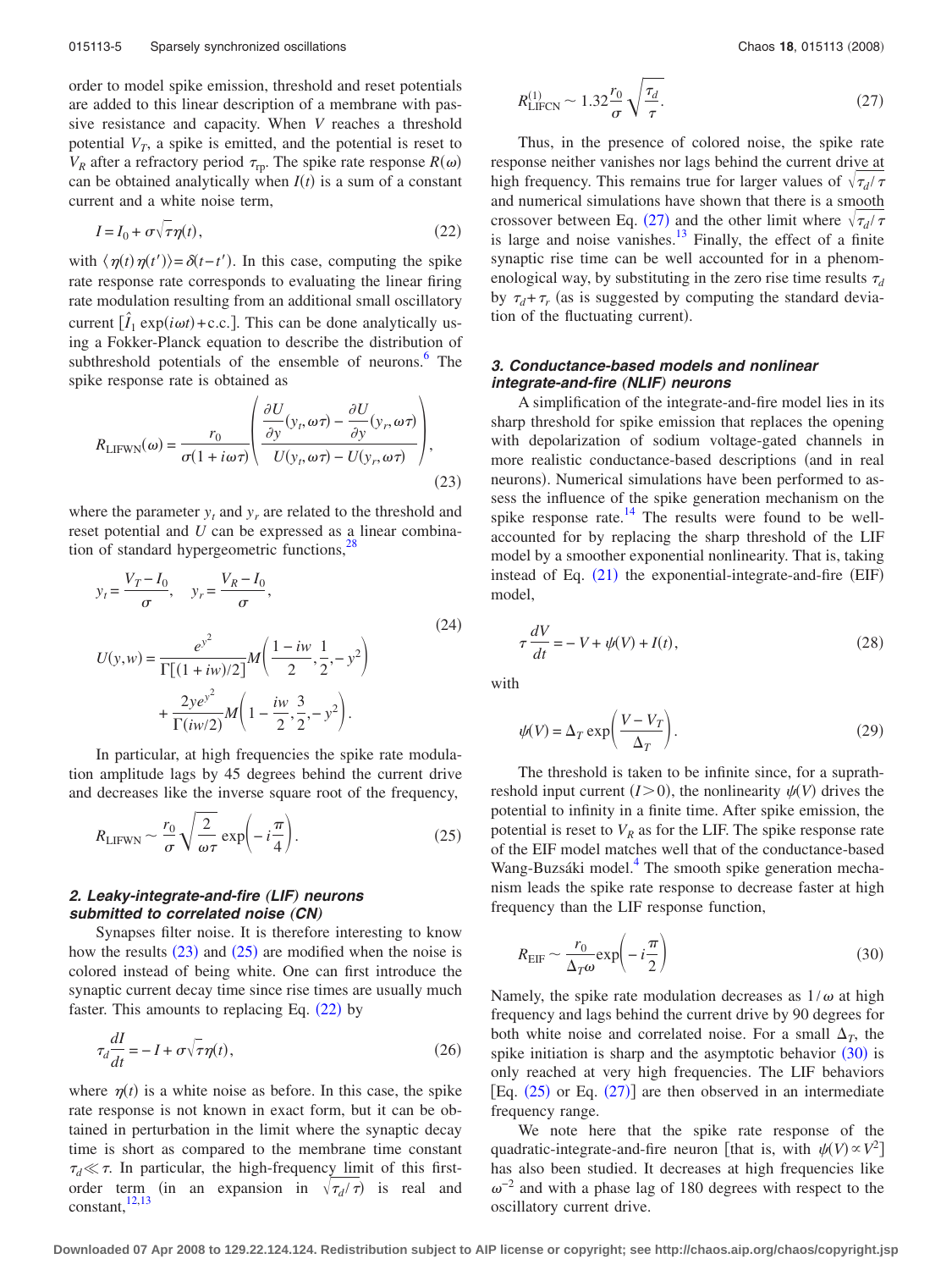# *4. Generalized integrate-and-fire neurons with subthreshold resonance*

Besides its simplified spike mechanism, the LIF purely passive subthreshold dynamics does not match what is observed in certain types of neurons. Subthreshold resonance is one such phenomenon that has been analyzed because of its direct relevance to oscillatory behavior. It has been found in several experiments that the subthreshold response of some neurons subjected to a small oscillatory current drive exhibited a peak at a particular frequency. This resonance is not present in the LIF model. The simple RC-circuit membrane produces a voltage response that decreases monotonically as a function of the input current frequency. The membrane resonance depends on the particular combination of ionic channels expressed by the neurons, but it can be accurately described by a simple generalization of the LIF model. This generalized integrate-and-fire (GIF) model simply consists in adding one supplementary variable to the basic LIF description and reads

$$
\tau \frac{dV}{dt} = -V - \gamma W + I(t),
$$
  

$$
\tau_1 \frac{dW}{dt} = W - V.
$$
 (31)

The additional variable *W* accounts for the voltage-gated current that flows into the cell. A variable *W* that opposes voltage change  $(\gamma > 0)$  is sufficient to create a subthreshold resonance when  $\tau_1$  is a few times longer than  $\tau^{15,29}$  $\tau^{15,29}$  $\tau^{15,29}$  $\tau^{15,29}$  In the same conditions, the additional variable *W* allows the spike response rate to *phase advance* with respect to an oscillatory current drive that has a frequency close to the subthreshold resonance, but only when the noise in the drive is strong enough.<sup>15,[16](#page-10-13)</sup> In principle, this phase advance should allow for sparsely synchronized oscillations of recurrent networks of excitatory cells close to the subthreshold frequency. The impact of subthreshold resonance on network dynamics is the subject of current investigation.

## **D. Inhibitory networks in the sparsely synchronized oscillatory regime: Some examples**

The simplest example of application of the above formalism is a network of *N* globally coupled inhibitory LIF neurons when each one is submitted in addition to a constant current  $I_{ext}$  and a strong white noise of amplitude  $\sigma$  independent from neuron to neuron, as in Fig. [1.](#page-1-0) The mean current *I* entering a neuron is the sum of the external current and the average recurrent synaptic current as given by Eq.  $(16)$  $(16)$  $(16)$ . The steady discharge rate and  $I_0$  should first be determined selfconsistently (since the recurrent part of the entering current depends on the discharge rate, which itself is determined by the entering current) as for the rate model Eq.  $(2)$  $(2)$  $(2)$ . Once  $I_0$  is determined, the exact result of Eq.  $(23)$  $(23)$  $(23)$  can be directly applied. For sufficiently strong noise, the phase  $\Phi_R(\omega)$  is a function that decreases monotonically from 0° at low frequencies [from Eq.  $(20)$  $(20)$  $(20)$ ] to  $-45^{\circ}$  [Eq.  $(25)$  $(25)$  $(25)$ ] at high frequencies. The phase of the spike rate response  $\Phi_R(\omega)$  together

with the phase of  $S(\omega)$  determine the oscillation frequency at threshold with

<span id="page-5-0"></span>
$$
\omega_c \tau_l + \arctan(\omega_c \tau_r) + \arctan(\omega_c \tau_d) = \pi + \Phi_R(\omega_c), \qquad (32)
$$

where we have taken the relevant branch at high noise of Eq.  $(12)$  $(12)$  $(12)$  (the other branches are briefly discussed in Sec. IV). For fast oscillations in a network of LIF neurons,  $\Phi_R(\omega)$  tends toward  $-\pi/4$  and the oscillation frequency depends only on the synaptic current time constants. For instance, when  $\tau_r$  $=\tau_d=0$ , and only a finite latency  $\tau_l$  is kept ( $\delta$ -function synaptic current), one obtains  $\omega_c \sim 3\pi/(4\tau_l)$  in the limit of short latencies [to be compared to  $\omega_c \sim \pi/(2D)$  for the rate model in the same limit]. A more realistic case in which the three synaptic time constants are nonzero is shown in Fig. [1.](#page-1-0) In this case, the network frequency is the particular frequency for which the monotonically increasing left-hand side of Eq. ([32](#page-5-0)) is equal to  $3\pi/4$ . In the example of Fig. [1,](#page-1-0) it is found to be about 90 Hz, in good agreement with numerical simulations. When the neurons are subject to colored noise,  $\Phi_R(\omega)$ vanishes at high frequencies and this leads to higher oscillation frequencies for the same synaptic parameters.

The effect of intrinsic properties of neurons on network oscillations can be understood along the same lines, through their effects on the phase lag of the instantaneous firing rate with respect to an oscillatory input. In general, intrinsic ionic currents can be separated in two classes. (i) Intrinsic currents that provide negative feedback on membrane potential, such as adaptation currents, or currents leading to subthreshold resonance (slow  $K^+$ , *H*).<sup>[29](#page-10-25)</sup> As shown in Sec. III C 4, these currents typically lead to a *phase advance* of neuronal response at *low* frequencies (low compared to the time scale of the involved currents).  $15,30$  $15,30$  The intuitive picture is that these currents tends to oppose slow variations in the membrane potential and/or instantaneous firing rate. Hence, these currents potentially generate other oscillatory modes in which frequency could be primarily determined by intrinsic properties. $30$  Another effect of such currents could be to amplify network oscillations if intrinsic and network frequencies match. (ii) Intrinsic currents that provide positive feedback on the membrane potential, leading to spike initiation (fast Na<sup>+</sup> current). As shown in Sec. III C 3, these currents control the neuronal response at high frequency, introducing an additional phase shift at high frequencies compared to a leaky integrate-and-fire neuron.<sup>14</sup> This additional phase shift potentially decreases network frequency in fast oscillatory regimes.<sup>10[,11](#page-10-7)</sup>

#### **E. From weak to strong noise**

As emphasized in the preceding sections, the stochastic synchronous oscillations depend on a real or "effective" noise source—either external noise or neuron-to-neuron fluctuations induced by random network connectivity. In the absence of noise and disorder in synaptic connectivity, networks of spiking neurons typically settle in states in which neurons fire periodically. The network itself can be either asynchronous or synchronized in one or several clusters of synchronously firing neurons.<sup>5[,31–](#page-10-28)[42](#page-10-29)</sup> A question then is, what happens when one increases the noise level, starting from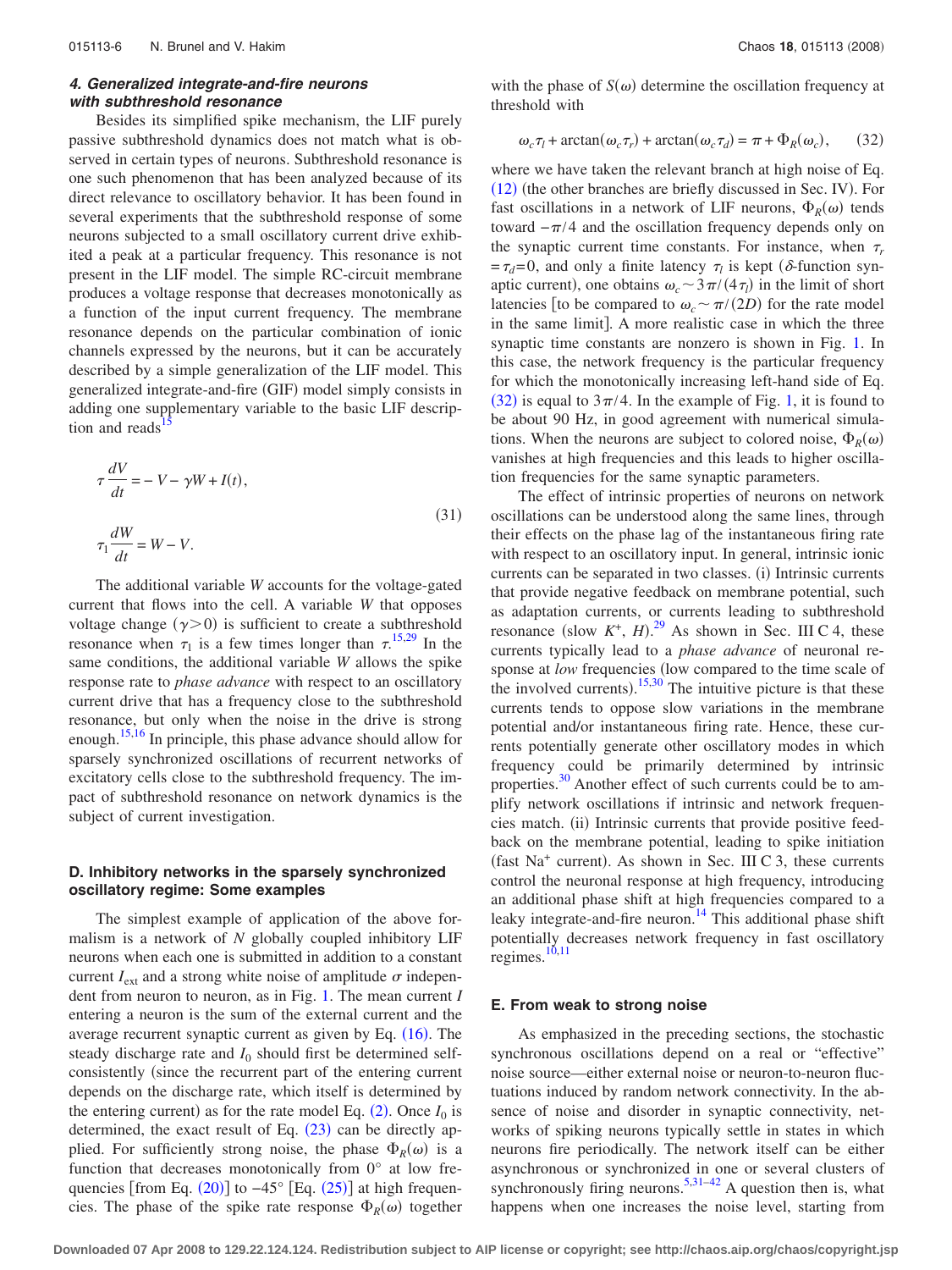$\circ$ 

 $-90$ 

 $-180$ 



<span id="page-6-0"></span>

FIG. 4. Interpretation of Eq. ([11](#page-2-5)) in terms of synaptic and neuronal phase shifts. (a) Synaptic phase shift,  $-\omega \tau_l$ -arctan $(\omega \tau_r)$ -arctan $(\omega \tau_d)$ , as a function of the frequency *f*, for  $\tau_l = 1$  ms,  $\tau_r = 1$  ms, and  $\tau_d = 6$  ms. (b) Neuronal phase shift,  $\Phi_R(2\pi f)$ , for  $V_t = 20$  mV,  $V_r = 14$  mV,  $v_0 = 30$  Hz,  $\tau_m = 10$  ms, and five noise levels: 0.01 mV (dot-dashed line), 0.05 mV (dashed line), 0.1 mV (thin solid line), 1 mV (medium solid line), and 10 mV (thick solid line). Note the sharp variations at integer multiples of the firing rate  $\nu_0$  (30, 60, 90,... Hz) for low noise levels, that disappear as noise becomes stronger. (c) Total phase shift [sum of synaptic and neuronal phase shifts, for the same noise levels as in (b)]. Solutions to Eq. ([32](#page-5-0)), for a given noise level, are at the intersection of the curve representing the total phase shift and the horizontal dotted line at −180 degrees. Note the large number of intersections for low noise levels that disappear as noise increases until a single intersection is left. Adapted from Ref. [11.](#page-10-7)

either the "cluster" states at zero noise or the stochastic oscillations at large noise? This question was addressed in a recent study of the dynamics of a fully connected network of inhibitory neurons with external noise.<sup>11</sup>

A key to understanding the differences between small noise and large noise regimes is to study the behavior of the phase shift of a single neuron instantaneous firing rate in response to oscillatory inputs. As shown by several studies, the response of the instantaneous firing rate  $R(\omega)$  depends markedly on the level of noise: at low noise levels, the amplitude of the firing rate modulation exhibits pronounced resonances at the firing frequency of the neuron and at its harmonics (integer multiples of the firing frequency).<sup>[12,](#page-10-9)[26](#page-10-30)[,39](#page-10-31)</sup> As the amplitude of the noise increases, these peaks disappear progressively (the higher harmonics disappearing earlier), until at some critical value of noise the amplitude decays monotonically with frequency. A similar behavior is observed with the phase, as shown in Fig. [4.](#page-6-0) At low noise levels, the phase versus frequency curve exhibits a seesaw behavior: the phase decreases sharply at the firing frequency and at its integer multiples, while it increases smoothly in intervals in between two successive integer multiples. As a



<span id="page-6-1"></span>

FIG. 5. (a) Lines on which eigenmodes become unstable, obtained from Eq.  $(11)$  $(11)$  $(11)$ , in the plane *J*- $\sigma$ , for the parameters of Fig. [4.](#page-6-0) The asynchronous state is stable below the lowest line (region marked "asynchronous state stable"). Several solutions of families to Eq.  $(11)$  $(11)$  $(11)$  exist, and are indexed by an integer *k* such that  $\Phi_S(\omega) + \Phi_R(\omega) + (2k+1)\pi = 0$ . Only lines corresponding to families of solutions at  $k=0$  and  $k=1$  (marked in the figure) are indicated. Each family is composed of individual branches labeled by integer values of *n* (indicated only for  $k=0$ ). (b) Frequency of marginal modes. The thick curve in (a) is the stability boundary of the asynchronous state. The thick curve in (b) is the frequency of the unstable mode on this boundary plotted against the noise. Adapted from Ref. [11.](#page-10-7)

result, there is an odd number  $2n+1$  of solutions of Eq.  $(11)$  $(11)$  $(11)$ that satisfy  $\Phi_S(\omega) + \Phi_R(\omega) + \pi = 0$ , out of which  $n+1$  are very close to integer multiples of the firing frequency. Such instabilities lead to cluster states, where the number of clusters is determined by the ratio (frequency of the instability)/(firing frequency). On the other hand, when the noise is large, the "teeth" in the phase versus frequency curve disappear progressively, and the phase now varies smoothly between its low- and high-frequency limits. This dependence is monotonic in the case of white noise. Consequently, there is only a single solution to Eq.  $(11)$  $(11)$  $(11)$ ; this solution has no longer any relationship with the firing frequency or any of its integer multiples.

Figure [5](#page-6-1) shows the region of stability of the asynchronous state in the  $J$ - $\sigma$  plane, together with the various instability lines in this plane. Patterns of activity for various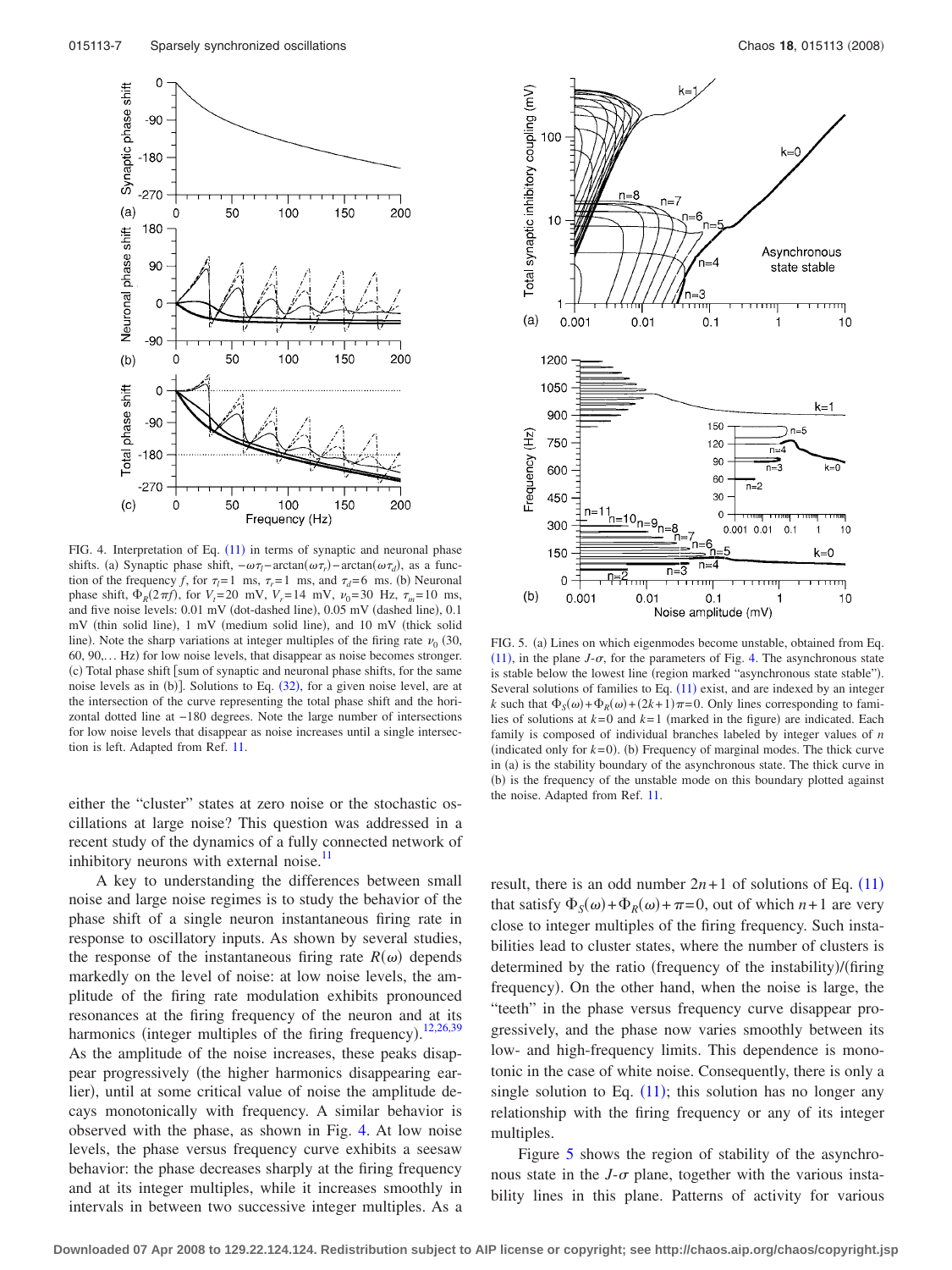<span id="page-7-0"></span>

FIG. 6. Simulations of a network of 1000 LIF neurons. All four panels show spike trains of 20 selected neurons (rasters) and instantaneous population firing rate, computed in 1 ms bins. [(a) and (b)] Low coupling/low noise region. In panel (a), the asynchronous state is stable  $(J=1 \text{ mV}, \sigma=0.04 \text{ mV})$ . In (b), the noise is decreased  $(\sigma = 0.02 \text{ mV})$ . The network now settles in a three-cluster state, as predicted by the analytical results. [(c) and (d)] Strong coupling/strong noise region. (c)  $J=100 \text{ mV}$ ,  $\sigma=10 \text{ mV}$ ; the asynchronous state is stable. Decreasing  $\sigma$  to  $\sigma=4 \text{ mV}$  leads to a stochastic oscillatory state, as predicted by the analytical results. Adapted from Ref. [11.](#page-10-7)

coupling strengths and noise amplitudes are illustrated in Fig. [6.](#page-7-0)

Finally, it is instructive to consider the single neuron membrane potential dynamics in different oscillatory re-gimes, as noise and coupling strength are varied (see Fig. [7](#page-8-0)). For very low coupling strength and noise, the network settles in a cluster state in which neurons fire almost periodically with a frequency that is smaller than the network frequency [by a factor 3 in Fig.  $7(a)$  $7(a)$ ]. The coupling is so weak that the inhibitory feedback from the synchronized clusters to which the neurons do not participate is almost unnoticeable. Increasing both coupling strength and noise, one reaches a

state in which the oscillatory feedback from the network significantly modifies the single cell voltage [Fig.  $7(b)$  $7(b)$ ]. A clear subthreshold oscillation is visible, with the neuron spiking once every few cycles of this oscillation. In this regime, the voltage trace resembles that of a single cell model exhibiting mixed-mode oscillations (see, e.g., Ref. [18](#page-10-15)). Finally, at even larger coupling strength and noise, subthreshold oscillations become barely visible in the membrane potential dynamics even though the network exhibits pronounced oscillations, and the cell fires in a very irregular fashion in a small fraction of cycles [Fig.  $7(c)$  $7(c)$ ].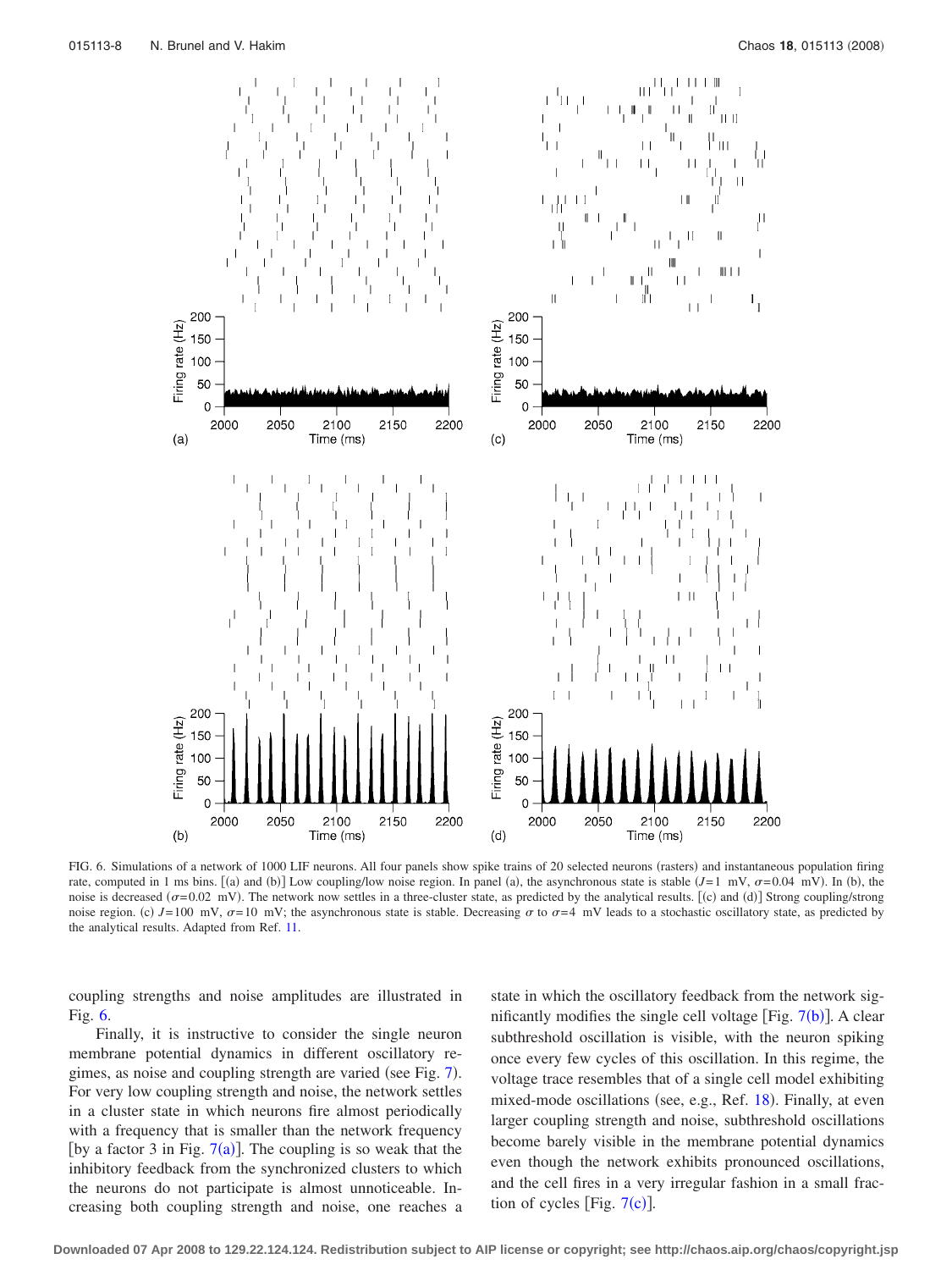<span id="page-8-0"></span>

FIG. 7. Comparison between single neuron voltage dynamics in three oscillatory regimes. In all three cases, the global network activity is shown as the top graph, and the membrane potential of a single neuron as the bottom graph. (a) Low coupling/low noise  $(J=1 \text{ mV}, \sigma=0.02 \text{ mV})$ : spike emission is locked to the collective oscillation with different phases for neurons in different clusters. However, the coupling is weak enough that spike emission in the other clusters cannot be seen in the shown membrane potential trace. (b) Intermediate coupling/intermediate noise  $(J=20 \text{ mV}, \sigma=0.3 \text{ mV})$ : this regime is quite similar to the previous one but stronger noise makes jumps between different locked states more frequent (one can be seen at the beginning of the shown membrane potential trace). Moreover, stronger coupling makes clearly visible on the membrane potential the spike emission of the other clusters. In this regime, the coexistence of spikes and small periodic deflections in the single neuron membrane potential leads to a strong resemblance to MMO oscillations in single cell models. (c) Strong coupling/ strong noise  $(J=100 \text{ mV}, \sigma=4 \text{ mV})$ : noise is strong enough so that spike emission is not locked to the collective oscillation and very noisy. Clusters no longer exist.

## **IV. EXCITATORY-INHIBITORY NETWORKS**

We have considered so far purely inhibitory networks. What happens when excitatory neurons are coupled to the network of inhibitory neurons? It is well known that the excitation-inhibition feedback loop is another potential mechanism for generating network oscillations. Consider indeed an excitatory-inhibitory network in which the only connections that are present are excitatory synapses onto interneurons and inhibitory synapses onto excitatory cells (no mutual excitation, no mutual inhibition). It is then easy to show that oscillations appearing on an instability of the asynchronous state have a frequency that obeys the equation $9,10$  $9,10$ 

$$
\Phi_{RE}(\omega) + \Phi_{SE}(\omega) + \Phi_{RI}(\omega) + \Phi_{SI}(\omega) = \pi,\tag{33}
$$

in which  $\Phi_{RE}(\omega)$  and  $\Phi_{RI}(\omega)$  represent the phase shift of the firing rate of excitatory  $(E)$  and inhibitory  $(I)$  neurons with

<span id="page-8-2"></span>

FIG. 8. Effect of excitation/inhibition balance on network frequency, for four different sets of synaptic time constants, indicated on top of the phase vs frequency panels (rise times are 0.5 ms in all panels). For each set, we show the synaptic phase shift of inhibitory (solid) and excitatory (dashed) synapses, together with the sum of the two (dot-dashed). The intersection of the solid curve with the horizontal dotted line indicates the frequency of a purely inhibitory network, while the intersection of the dot-dashed curve and the dotted line indicate the frequency of a network with E-I loop only. We also show how the network frequency depends on the E/I ratio  $\alpha$ . Note the different qualitative behaviors as a function of relative time constants. Top left: excitation is faster than inhibition: frequency decreases with E/I ratio. Top right: inhibition has shorter latency but longer decay time: frequency first increases, then jumps discontinuously to a much lower  $(<100$  Hz) frequency, and then decreases. Bottom left: inhibition has longer latency but shorter decay time, frequency decreases with E/I ratio. Bottom right: inhibition is faster than excitation: frequency increases with E/I ratio.

respect to an oscillatory drive, and  $\Phi_{SE}(\omega)$  and  $\Phi_{SI}(\omega)$  correspond to the phase shift induced by excitatory (E) and inhibitory (I) synapses. Hence, the frequency of the oscillation depends on the time course of both excitatory and inhibitory PSCs, and on the ability of both inhibitory and excitatory neurons to follow an oscillatory drive. In particular, in case the phase shift of both interneurons and pyramidal cells can be neglected, the frequency of the oscillation becomes

<span id="page-8-1"></span>
$$
\Phi_{SE}(\omega) + \Phi_{SI}(\omega) = \pi.
$$
\n(34)

One notices from Eq. ([34](#page-8-1)) that since  $\Phi_{SE} > 0$ , the E-I loop has a frequency that is necessarily slower than the oscillation frequency induced by mutual inhibition (I-I loop).<sup>[9](#page-10-8)[,10](#page-10-27)</sup> This is shown graphically in Fig. [8.](#page-8-2) For the synap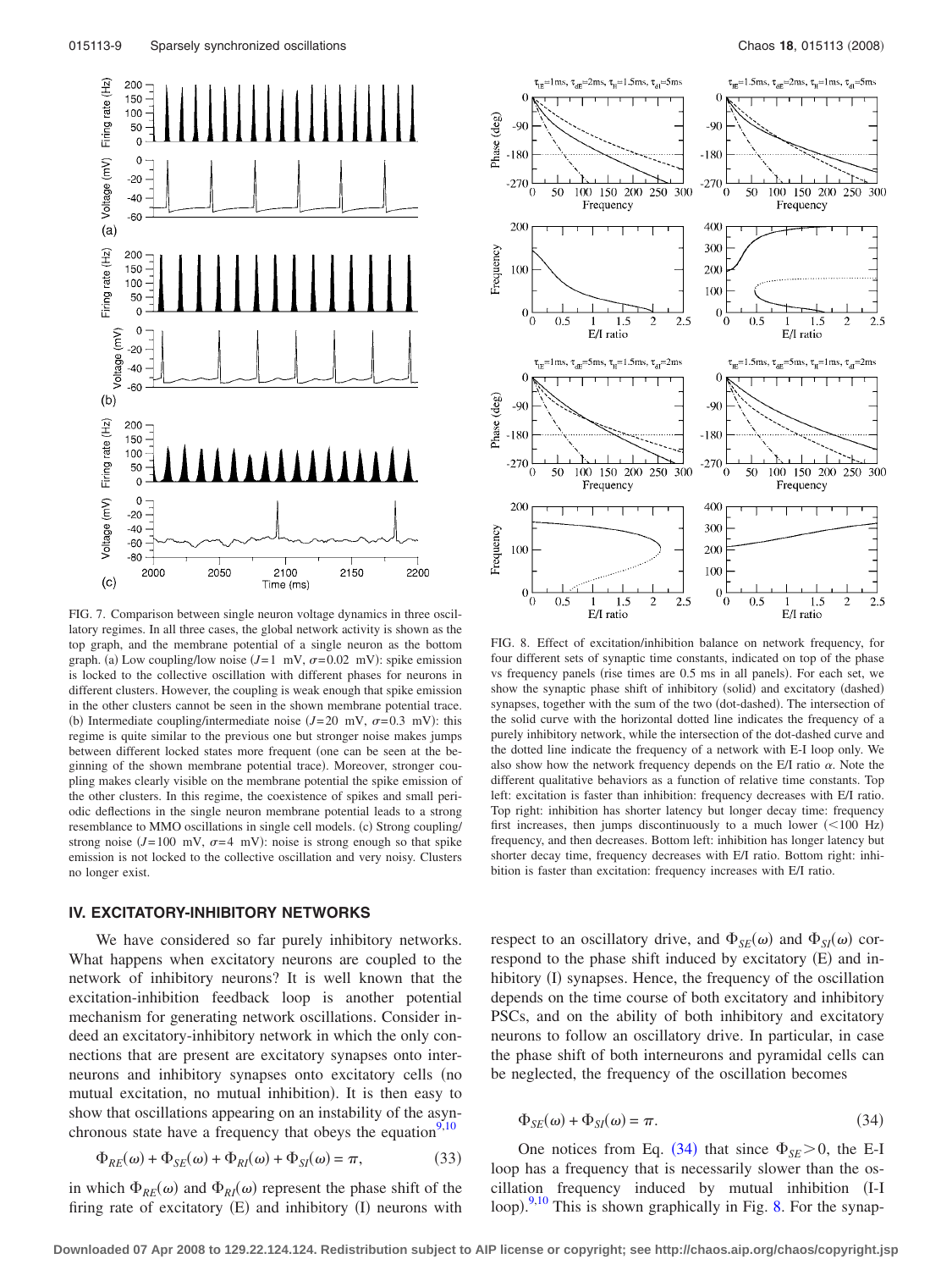tic time scales chosen in Fig. [8](#page-8-2) the frequency is in the range 150–250 Hz for a pure I-I mechanism, while it drops to about 60 Hz for the E-I mechanism.

More generally, oscillations in E-I networks can be due to a mixture of the two mechanisms, depending on the relative strength of the E-I loop and of the I-I loop. Mathematically, the oscillation frequency can be obtained by solving the equation

$$
[1 + J_{II}R_I(\omega)S_I(\omega)][J_{EE}R_E(\omega)S_E(\omega) - 1]
$$
  
=  $J_{EI}J_{IE}R_I(\omega)R_E(\omega)S_E(\omega)S_I(\omega),$  (35)

where  $J_{EE}$ ,  $J_{IE}$ ,  $J_{EI}$ , and  $J_{II}$  measure the strength of the interactions between E and I populations.

Apart from the already discussed cases  $J_{EE} = J_{EI} = J_{IE} = 0$ (mutual inhibition) and  $J_{EE} = J_{II} = 0$  (E-I loop), another case of interest is when the balance between excitation and inhibition is the same onto excitatory and inhibitory cells, i.e.,  $J_{FF}/J_{FI} = J_{IF}/J_{II} = \alpha$ . Neglecting again the neuronal phase shifts of both populations allows us to focus on how the parameter  $\alpha$  affects the network frequency, for various values of the synaptic time constants. In the case in which excitatory and inhibitory synaptic time constants are identical, the network frequency is unaffected by the E/I ratio. Figure [8](#page-8-2) shows that depending on the relative values of excitatory and inhibitory latencies and decay times, the network frequency can either increase or decrease as a function of E/I ratio. The dependency can be even nonmonotonic when inhibition has shorter latency but longer decay time: the frequency first increases, then jumps abruptly to a much lower frequency, and then decreases continuously.<sup>10</sup> Hence, depending on the E/I balance, a network can oscillate at widely different frequencies.

#### **V. THEORY VERSUS EXPERIMENT**

Networks of the brain produce oscillations with a wide diversity of frequencies and degrees of coherence. In this paper, we have addressed mechanisms of oscillations induced primarily by synaptic characteristics, which typically give rise to fast oscillations (in the gamma range or faster). Slower oscillations observed in the brain are likely to depend on other mechanisms such as cellular pacemaker mecha-nisms (see, e.g., Ref. [43](#page-10-32) for a review). In such slower rhythms (e.g., delta, theta, etc.), the firing rate of single cells is no longer lower, and can in fact be larger, than the network frequency. Strongly modulated firing rates based on interactions between different populations have also been described, as, for example, in the generation of sleep spindle waves.<sup>44</sup> In the following, we restrict ourselves to fast oscillations and survey briefly experimental data on some good candidates for fast sparsely synchronized oscillations. More detailed surveys of data on fast oscillations can be found in several recent reviews.<sup>45,[46](#page-10-35)</sup>

#### **A. Hippocampal sharp waves**

Among the numerous patterns of oscillatory activity recorded in the hippocampus of the rat, the fastest rhythm are the "ultrafast ripple" oscillations (140-200 Hz). These oscillations are associated with "sharp waves" in the CA1 area and occur during awake immobility, consummatory behav-iors, and slow-wave sleep.<sup>19[,47,](#page-10-36)[48](#page-10-37)</sup> Single neuron behavior during such episodes is entirely consistent with a stochastic oscillation mechanism, since both pyramidal cells and interneurons fire at a much lower rate than the population oscillation (pyramidal cells: 8 Hz; interneurons: 30 Hz).<sup>[19](#page-10-16)</sup>

#### **B. Fast oscillations in the cerebellum**

Fast oscillations were first recorded in the cerebellum by Adrian.<sup>49</sup> Recently, de Solages *et al.*<sup>[50](#page-10-39)</sup> have recorded the activity of individual Purkinje cells, the inhibitory neurons that form the sole output of the cerebellar cortex, together with the local field potential (LFP) in anesthetized rats. The oscillations were found to share all the characteristics of the fast oscillations described here: fast (150-250 Hz) oscillations of the LFP together with Purkinke cells firing at an average of 38 Hz. Furthermore, pharmacological experiments indicated that the underlying mechanism involved the Purkinje axon collaterals, in agreement with the model.

## **C. Gamma oscillations**

Gamma oscillations are observed *in vivo* in the  $\frac{51,52}{2}$  $\frac{51,52}{2}$  $\frac{51,52}{2}$  and the hippocampus<sup>53</sup> of awake behaving animals, as well as in *in vitro* preparations using agonists of the acetylcholine receptor and/or kainate receptors.  $54,55$  $54,55$  In both *in vivo* and *in vitro* studies, pyramidal cells fire irregularly at much lower rates than the frequency of the global oscillation. However, the picture is less clear concerning inhibitory neurons.

In at least one *in vitro* study, two identified classes of interneurons fire approximately once (occasionally twice) per cycle, indicating a strongly synchronized regime.<sup>56</sup> Two other *in vitro* studies report firing rates, CVs, and ISI distributions consistent with sparsely synchronized oscillations[.57](#page-10-46)[,58](#page-10-47) The picture *in vivo* is less clear, though correlation of firing probability and of field potential seems consistent with a weak synchronization regime. $53,59$  $53,59$  It seems plausible that depending on the level of noise and external inputs, networks of the hippocampus can be in different synchronized states. Strongly synchronized states would tend to be more prevalent *in vitro* where the noise levels are usually much smaller than *in vivo*.

Gamma oscillations occur also in the olfactory bub.<sup>2,[60](#page-10-49)</sup> A recent experimental and simulation study $61$  proposed to model the particular connectivity of the olfactory bulb as an effective inhibition between the principal mitral cells. The LFP and the discharge patterns of the mitral cells have then similar characteristics to the sparsely synchronized regime described here.

#### **VI. CONCLUSIONS**

In this paper, we have discussed the properties of fast sparsely synchronized oscillations, starting from a simple rate model. The formalism developed in Sec. III was shown to be very general (provided a network is large enough) and to apply to networks of integrate-and-fire neurons, but also to networks of neurons incorporating more biophysically real-istic features.<sup>8,[10,](#page-10-27)[11,](#page-10-7)[30](#page-10-26)</sup>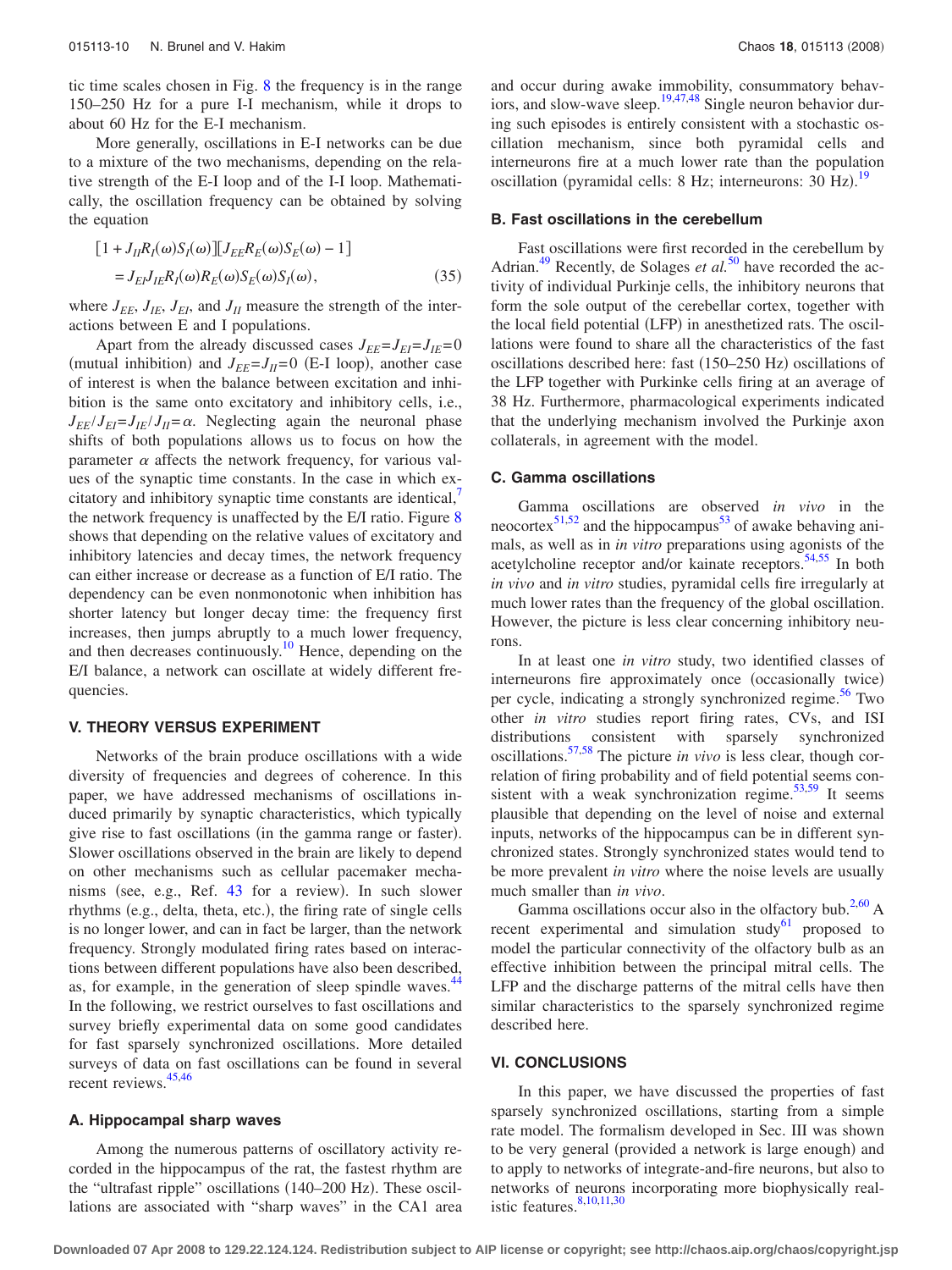At least one other mechanism has been proposed for generating fast oscillations, namely axo-axonal gap junctions between pyramidal cells. $\frac{62,63}{ }$  $\frac{62,63}{ }$  $\frac{62,63}{ }$  This scenario is able to account for fast oscillations that occur in the absence of chemical synaptic transmission in slices. $64,65$  $64,65$  However, the existence of such an axo-axonal gap junction remains the subject of debate. Subthreshold membrane oscillations with sparse firing on top of these oscillations can also be generated at the single cell level. $18,66$  $18,66$ 

Finally, here as in most previous studies, we have focused on local networks in which the connection probability is identical between cell pairs. Recently, the effect of spatial structure on network dynamics was studied in Ref. [67](#page-11-4) using a ring architecture. A large variety of spatio-temporal patterns was uncovered beyond the homogeneous fast oscillations discussed here: localized oscillations in which two bumps oscillate in antiphase, chaotic states occurring through a cascade of period-doubling bifurcations, traveling waves, lurching waves, etc. In addition, such networks exhibit bistability between various patterns in numerous regions of parameter space. The analysis of spatially structured networks thus appears to be a rich field for future studies. Further experimental and theoretical studies will also be necessary to assess the functional significance of fast neural oscillations (spatially structured or not), which remains to be clarified, in spite of suggestive proposals. $68$ 

## **ACKNOWLEDGMENTS**

It is a pleasure to take the opportunity of this brief survey to thank the numerous persons with whom we have discussed this topic over the past years, and especially our collaborators D. Amit, B. Barbour, S. Dieudonné, G. Dugué, N. Fourcaud, C. Geisler, D. Hansel, C. Léna, M. Richardson, C. de Solages, C. van Vreeswijk, and X. J. Wang. We also thank H. Rotstein for useful comments on the manuscript.

- <span id="page-10-0"></span><sup>1</sup>H. Berger, Arch. Psychiatr. Nervenkr. **87**, 527 (1929).
- <span id="page-10-1"></span><sup>2</sup>E. D. Adrian and B. H. C. Matthews, Brain 57, 355 (1934).
- <span id="page-10-2"></span><sup>3</sup>C. van Vreeswijk, L. Abbott, and G. B. Ermentrout, J. Comput. Neurosci. 1, 313 (1994).
- <span id="page-10-3"></span><sup>4</sup>X.-J. Wang and G. Buzsáki, J. Neurosci. **16**, 6402 (1996).
- <span id="page-10-4"></span><sup>5</sup>D. Hansel, G. Mato, and C. Meunier, Neural Comput. 7, 307 (1995).
- <span id="page-10-5"></span><sup>6</sup>N. Brunel and V. Hakim, Neural Comput. **11**, 1621 (1999).
- <span id="page-10-6"></span><sup>7</sup>N. Brunel, J. Comput. Neurosci. **8**, 183 (2000).
- <span id="page-10-51"></span><sup>8</sup>P. H. Tiesinga and J. V. Jose, Network 11, 1 (2000).
- <span id="page-10-8"></span><sup>9</sup>N. Brunel and X.-J. Wang, J. Neurophysiol. **90**, 415 (2003).
- <span id="page-10-27"></span> $^{10}$ C. Geisler, N. Brunel, and X.-J. Wang, J. Neurophysiol. **94**, 4344 (2005).
- <span id="page-10-7"></span> $11$ <sup>N</sup>. Brunel and D. Hansel, Neural Comput. **18**, 1066 (2006).
- <span id="page-10-9"></span>12N. Brunel, F. Chance, N. Fourcaud, and L. Abbott, Phys. Rev. Lett. **86**, 2186 (2001).
- <span id="page-10-10"></span> $13$ N. Fourcaud and N. Brunel, Neural Comput.  $14$ , 2057 (2002).
- <span id="page-10-11"></span><sup>14</sup>N. Fourcaud-Trocmé, D. Hansel, C. van Vreeswijk, and N. Brunel, J. Neurosci. 23, 11628 (2003).
- <span id="page-10-12"></span>15M. Richardson, N. Brunel, and V. Hakim, J. Neurophysiol. **89**, 2538  $(2003).$
- <span id="page-10-13"></span>16N. Brunel, V. Hakim, and M. Richardson, Phys. Rev. E **67**, 051916  $(2003)$
- <span id="page-10-14"></span>. 17R. Llinás, A. A. Grace, and Y. Yarom, Proc. Natl. Acad. Sci. U.S.A. **<sup>88</sup>**, 897 (1991).
- <span id="page-10-15"></span><sup>18</sup>H. G. Rotstein, T. Oppermann, J. A. White, and N. Kopell, J. Comput. Neurosci. 21, 271 (2006).
- <span id="page-10-16"></span><sup>19</sup>J. Csicsvari, H. Hirase, A. Czurko, A. Mamiya, and G. Buzsáki, J. Neurosci. **19**, RC20 (1999).
- <span id="page-10-17"></span>. 20J. Csicsvari, B. Jamieson, K. D. Wise, and G. Buzsaki, Neuron **<sup>37</sup>**, 311  $(2003)$ .
- <span id="page-10-18"></span><sup>21</sup>H. R. Wilson and J. D. Cowan, Biophys. J. **12**, 1 (1972).
- <span id="page-10-19"></span>. 22L. Glass and M. C. Mackey, *From Clocks to Chaos: The Rhythms of Life* (Princeton University Press, Princeton, NJ, 1999).
- <span id="page-10-20"></span><sup>23</sup>B. Lindner and L. Schimansky-Geier, Phys. Rev. Lett. **86**, 2934 (2001).
- <span id="page-10-21"></span>. 24A. Destexhe, Z. F. Mainen, and T. J. Sejnowski, in *Methods in Neuronal Modeling*, 2nd ed., edited by C. Koch and I. Segev MIT Press, Cambridge, MA, 1998), pp. 1-25.
- <span id="page-10-22"></span><sup>25</sup>L. Lapicque, J. Physiol. Pathol. Gen. **9**, 620 (1907).
- <span id="page-10-30"></span><sup>26</sup>B. W. Knight, J. Gen. Physiol. **59**, 734 (1972).
- <span id="page-10-23"></span><sup>27</sup>H. C. Tuckwell, *Introduction to Theoretical Neurobiology* (Cambridge University Press, Cambridge, 1988).
- <span id="page-10-24"></span><sup>28</sup>M. Abramowitz and I. A. Stegun, *Tables of Mathematical Functions* (Dover, New York, 1970).
- <span id="page-10-25"></span><sup>29</sup>B. Hutcheon and Y. Yarom, Trends Neurosci. **23**, 216 (2000).
- <span id="page-10-26"></span>. 30G. Fuhrmann, H. Markram, and M. Tsodyks, J. Neurophysiol. **<sup>88</sup>**, 761  $(2002)$ .
- <span id="page-10-28"></span><sup>31</sup>R. E. Mirollo and S. H. Strogatz, SIAM J. Appl. Math. **50**, 1645 (1990).
- <sup>32</sup>W. W. Lytton and T. J. Sejnowski, J. Neurophysiol. **66**, 1059 (1991).
- <sup>33</sup>L. F. Abbott and C. van Vreeswijk, Phys. Rev. E **48**, 1483 (1993).
- <sup>33</sup>L. F. Abbott and C. van Vreeswijk, Phys. Rev. E **48**, 1483 (1993).<br><sup>34</sup>D. Hansel, G. Mato, and C. Meunier, Europhys. Lett. **23**, 367 (1993) <sup>34</sup>D. Hansel, G. Mato, and C. Meunier, Europhys. Lett. **23**, 367 (1993).<br><sup>35</sup>D. Golomb and J. Rinzel, Physica D **72**, 259 (1994).
- 
- $^{35}$ D. Golomb and J. Rinzel, Physica D **72**, 259 (1994).<br> $^{36}$ U. Ernst, K. Pawelzik, and T. Geisel, Phys. Rev. Lett. **74**, 1570 (1995).
- . 37W. Gerstner, L. van Hemmen, and J. Cowan, Neural Comput. **<sup>8</sup>**, 1653  $(1996).$
- <sup>38</sup>C. van Vreeswijk, Phys. Rev. E **54**, 5522 (1996).
- <span id="page-10-31"></span><sup>39</sup>W. Gerstner, Neural Comput. **12**, 43 (2000).
- <sup>40</sup>C. van Vreeswijk, Phys. Rev. Lett. **84**, 5110 (2000).
- $^{41}$ D. Hansel and G. Mato, Neural Comput. **15**, 1 (2003).
- <span id="page-10-29"></span>. 42G. Mato, in *Methods and Models in Neurophysics*, edited by C. Chow, B. Gutkin, D. Hansel, C. Meunier, and J. Dalibard (Elsevier, Amsterdam, 2005)
- <span id="page-10-32"></span>. 43X.-J. Wang, in *Encyclopedia of Cognitive Science*, edited by L. Nadel (MacMillan, London, 2003), pp. 272-280.
- <span id="page-10-33"></span><sup>44</sup>D. A. McCormick and T. Bal, Annu. Rev. Neurosci. **20**, 185 (1997).
- <span id="page-10-34"></span><sup>45</sup>G. Buzsaki and A. Draguhn, Science **304**, 1926 (2004).
- <span id="page-10-35"></span><sup>46</sup>M. Bartos, I. Vida, and P. Jonas, Nat. Rev. Neurosci. **8**, 45 (2007).
- <span id="page-10-36"></span><sup>47</sup>G. Buzsaki, R. Urioste, J. Hetke, and K. Wise, Science **256**, 1025 (1992).
- <span id="page-10-37"></span>. 48A. Ylinen, A. Bragin, Z. Nadasdy, G. Jando, I. Szabo, and G. Buzsaki, J. Neurosci. **15**, 30 (1995).
- <span id="page-10-38"></span><sup>49</sup>E. D. Adrian, Proc. Phys. Soc. **83**, 32 (1934).
- <span id="page-10-39"></span>. 50C. de Solages, G. Szapiro, N. Brunel, V. Hakim, P. Isope, C. Rousseau, B. Barbour, and C. Léna, "High frequency organization and synchrony of activity in the Purkinje cell layer of the cerebellum," Neuron (submitted).
- <span id="page-10-40"></span><sup>51</sup>P. Fries, S. Neuenschwander, A. K. Engel, R. Goebel, and W. Singer, Nat. Neurosci. 4, 194 (2001).
- <span id="page-10-41"></span>. 52B. Pesaran, J. S. Pezaris, M. Sahani, P. P. Mitra, and R. A. Andersen, Nat. Neurosci. 5, 805 (2002).
- <span id="page-10-42"></span>. 53A. Bragin, G. Jando, Z. Nadasdy, J. Hetke, K. Wise, and G. Buzsáki, J. Neurosci. **15**, 47 (1995).
- <span id="page-10-43"></span>Neurosci. **15**, 47 (1995).<br><sup>54</sup>A. Fisahn, F. G. Pike, E. H. Buhl, and O. Paulsen, Nature (London) **394**, 186 (1998).
- <span id="page-10-44"></span>. 55E. H. Buhl, G. Tamas, and A. Fisahn, J. Physiol. **<sup>513</sup>**, 117 1998-
- <span id="page-10-45"></span>. 56T. Gloveli, T. Dugladze, S. Saha, H. Monyer, U. Heinemann, R. D. Traub, M. A. Whittington, and E. H. Buhl, J. Physiol. **562**, 131 (2004).
- <span id="page-10-46"></span>. 57N. Hajos, J. Palhalmi, E. O. Mann, B. Nemeth, O. Paulsen, and T. F. Freund, J. Neurosci. **24**, 9127 (2004).
- <span id="page-10-47"></span>. 58E. O. Mann, J. M. Suckling, N. Hajos, S. A. Greenfield, and O. Paulsen, Neuron 45, 105 (2005).
- <span id="page-10-48"></span>. 59M. Penttonen, A. Kamondi, L. Acsady, and G. Buzsaki, Eur. J. Neurosci. **10.** 718 (1998).
- <span id="page-10-49"></span><sup>60</sup>K. MacLeod and G. Laurent, Science **274**, 976 (1996).
- <span id="page-10-50"></span>. 61B. Bathellier, S. Lagier, P. Faure, and P.-M. Lledo, J. Neurophysiol. **<sup>95</sup>**, 2678 (2005).
- <span id="page-10-52"></span>. 62R. D. Traub, D. Schmitz, J. G. R. Jefferys, and A. Draguhn, Neuroscience 92, 407 (1999).